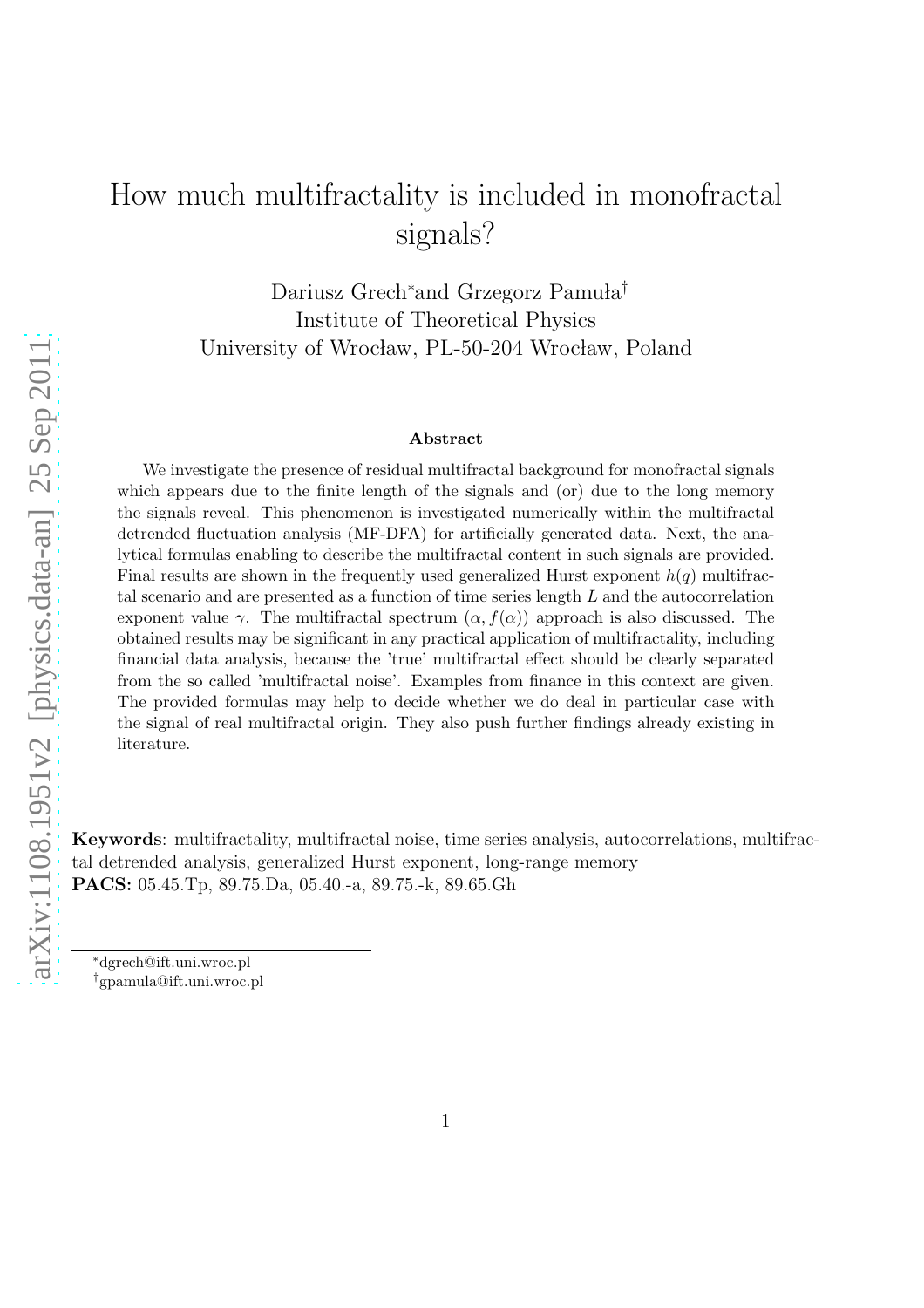### 1 Introduction

Multifractality  $[1, 2, 3, 4, 5, 6, 7]$  $[1, 2, 3, 4, 5, 6, 7]$  $[1, 2, 3, 4, 5, 6, 7]$  $[1, 2, 3, 4, 5, 6, 7]$  $[1, 2, 3, 4, 5, 6, 7]$  $[1, 2, 3, 4, 5, 6, 7]$  $[1, 2, 3, 4, 5, 6, 7]$  is the property of complex and composite systems that has been attracting more and more attention in recent years. The practical fruits of multifractality are not precisely known yet but at least in the case of financial markets some interesting features of this phenomenon were shown (see e.g.  $[8, 9, 10, 11, 12, 13, 14, 15, 16, 17]$  $[8, 9, 10, 11, 12, 13, 14, 15, 16, 17]$  $[8, 9, 10, 11, 12, 13, 14, 15, 16, 17]$  $[8, 9, 10, 11, 12, 13, 14, 15, 16, 17]$  $[8, 9, 10, 11, 12, 13, 14, 15, 16, 17]$  $[8, 9, 10, 11, 12, 13, 14, 15, 16, 17]$  $[8, 9, 10, 11, 12, 13, 14, 15, 16, 17]$  $[8, 9, 10, 11, 12, 13, 14, 15, 16, 17]$  $[8, 9, 10, 11, 12, 13, 14, 15, 16, 17]$  $[8, 9, 10, 11, 12, 13, 14, 15, 16, 17]$ ) that rise hopes for future applications. Since the paper by Kantelhardt et.al. [\[18\]](#page-7-11) we know that multifractality may result not only from long-range correlations but also from fat tails in probability distributions (PDF) of investigated data. Normally, one expects multifractality in time series as a result of different form of autocorrelations appearing at various time scales. However, we always deal in practise with finite samples of data collected in time series of given length. In such a case, multifractality may appear even if no difference in autocorrelation properties exists for various time scales. It is because large fluctuations cannot be detected as frequent as small fluctuations in finite samples of data with long memory – mainly due to the insufficient data statistics. In other words, large fluctuations are not able to be formed in small samples of data, contrary to small fluctuations. Therefore, one gets in the case of shorter time series the multifractal property which itself is not programmed to be multifractal in a sense of different autocorrelation properties at various scales. The latter multifractality, related to variety of autocorrelations, is more substantial and has to be somehow separated from the former one which we shall call the multifractal background or residual noise further on. The preliminary analysis of this problem had already been made in [\[19,](#page-7-12) [20\]](#page-7-13). Our goal is to describe the presence of multifractal background quantitatively for time series with long memory induced by explicit form of autocorrelations in data. Our approach is directly based on Fourier filtering method (FFM) [\[21\]](#page-7-14) and differs therefore from other approaches, where the long-memory effect was inserted into a signal by the particular choice of power spectrum (amplitude adjusted Fourier transform method [\[22\]](#page-7-15)) [\[19\]](#page-7-12) or log-normal cascade implementation [\[20\]](#page-7-13), instead of direct shaping the artificial data with autocorrelation exponent  $\gamma$  discussed further on.

We use the multifractal detrended fluctuation analysis (MF-DFA) [\[4\]](#page-6-3) as the commonly accepted technique to find multifractal properties of time series. This method is described elsewhere (see e.g. [\[4,](#page-6-3) [16,](#page-7-9) [17,](#page-7-10) [18\]](#page-7-11)) so we will not recall it in details here. To keep the standard notation we will note the q-deformed fluctuation of the time series signal around its local trend (assumed linear in our approach) in a time window of size  $\tau$  as  $F_q(\tau)$ . Usually, the multifractal properties are presented as the multifractal spectrum  $(\alpha, f(\alpha))$  [\[7\]](#page-7-0), called sometimes also Hölder description. Equivalently, in the Hurst language, one can consider the spread of generalized Hurst exponents  $h(q)$  [\[18\]](#page-7-11), calculated within MF-DFA for q – deformed fluctuations  $F_q(\tau)$  from the power law:

$$
F_q(\tau) \sim \tau^{h(q)} \tag{1}
$$

Both descriptions are linked together via relations [\[23,](#page-7-16) [24\]](#page-7-17)

$$
\alpha = h(q) + qh'(q), \qquad f(\alpha) = q(\alpha - h(q)) + 1 \tag{2}
$$

We start in this article with the generalized Hurst exponent  $h(q)$  description of multifractality. Our results are then easy translated into Hölder language with the use of  $Eq.(2)$ . Finally,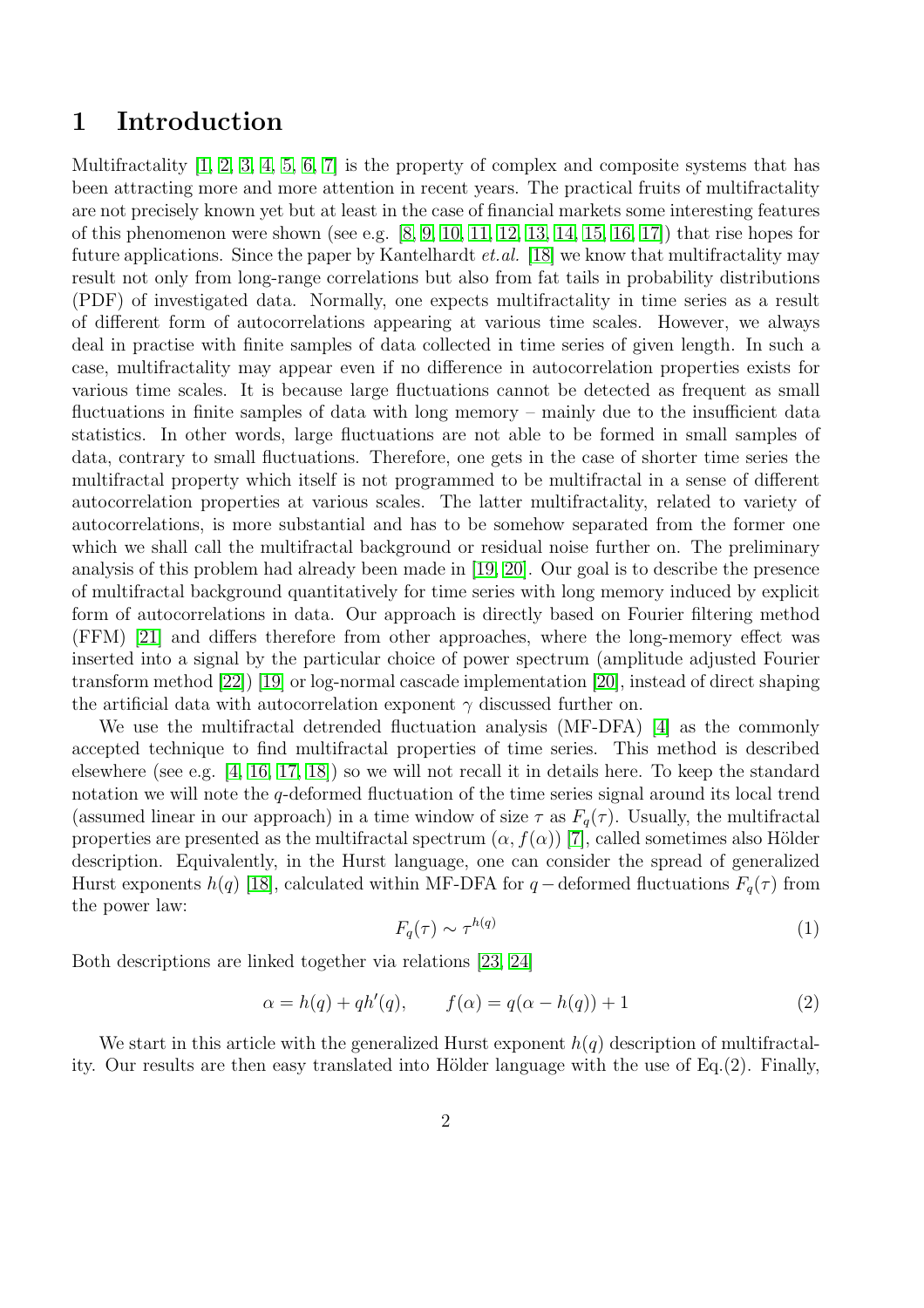we compare our findings with the properties of real data from financial market, commonly believed to exhibit multifractal features.

## 2 Generalized Hurst exponents for finite monofractal signals

Our aim is to evaluate the multifractal effect in finite artificial signals of various lengths for given constant level of persistency, i.e. that autocorrelations are not changing with the time scale. Such signals are built by us within FFM [\[21\]](#page-7-14). The level of autocorrelations is modulated by the proper choice of scaling exponent  $\gamma$  responsible for the magnitude of autocorrelation function  $C(\tau)$ . The latter one satisfies for stationary series with long memory the known power law:

$$
C(\tau) = \langle \Delta x(t) \Delta x(t+\tau) \rangle \sim \tau^{-\gamma}
$$
\n(3)

where  $\Delta x(t) = x(t+1)-x(t)$  are increments of time series,  $\tau$  is the time-lag between observations and the average  $\langle \rangle$  is taken over all data in the series.

The  $\gamma$  scaling exponent may be linked to the Hurst exponent H [\[25\]](#page-7-18) by the formula [\[26\]](#page-7-19):

$$
\gamma = 2 - 2H.\tag{4}
$$

In the quantitative analysis of residual multifractality left in monofractal finite signals, we concerned the ensembles of numerically generated time series of length  $L = 2^n$ ,  $(n =$ 9, 10, . . . , 20) with the pre-assumed autocorrelation exponent value  $\gamma = 0.1, 0.2, \ldots, 0.9, 1.0$ , each containing  $10^2$  independent realizations. Thus, the spread of  $\gamma$  exponents covers the range  $1/2 \leq H < 1$ . The obtained quantities have been averaged over such statistical ensemble with given L and  $\gamma$  as input parameters.

First, we examined the FFM procedure for time series generation, in order to check its accuracy towards replication of the pre-assumed autocorrelation properties coming out from the particular choice of  $\gamma$  exponent as input. Fig.1 demonstrates its efficiency. It is seen that the power law in Eq.(3) is reproduced very well even for large time-lags. Moreover, a coincidence between input and output  $\gamma$ 's is also satisfactory. The length of generated data-samples was chosen as powers of 2 to improve performance of fast Fourier transform algorithm.

The next problem we had to examine, is the performance of MF-DFA technique which strictly depends on the power law scaling between  $q$  – deformed fluctuations  $F_q(\tau)$  and the box size  $\tau$  (see Eq.(1)). An exact extraction of the generalized Hurst exponent  $h(q)$  is then possible only for well determined scaling range in the fitting procedure  $\log F_q(\tau)$  vs  $\log \tau$ . Fig.2 clearly shows the expected power law dependence for various lengths of the signal  $L$  and for different values of deformation parameter  $q$ . The latter one was uniformly distributed in the range from −15 to +15. These plots justify the scaling range from  $\tau = 10$  till  $\tau = L/4$  which was chosen by us to be used further on.

To determine quantitatively the amount of multifractal residual noise present in given time series, the edge values of  $h(q)$  function were investigated for them. Let us introduce the new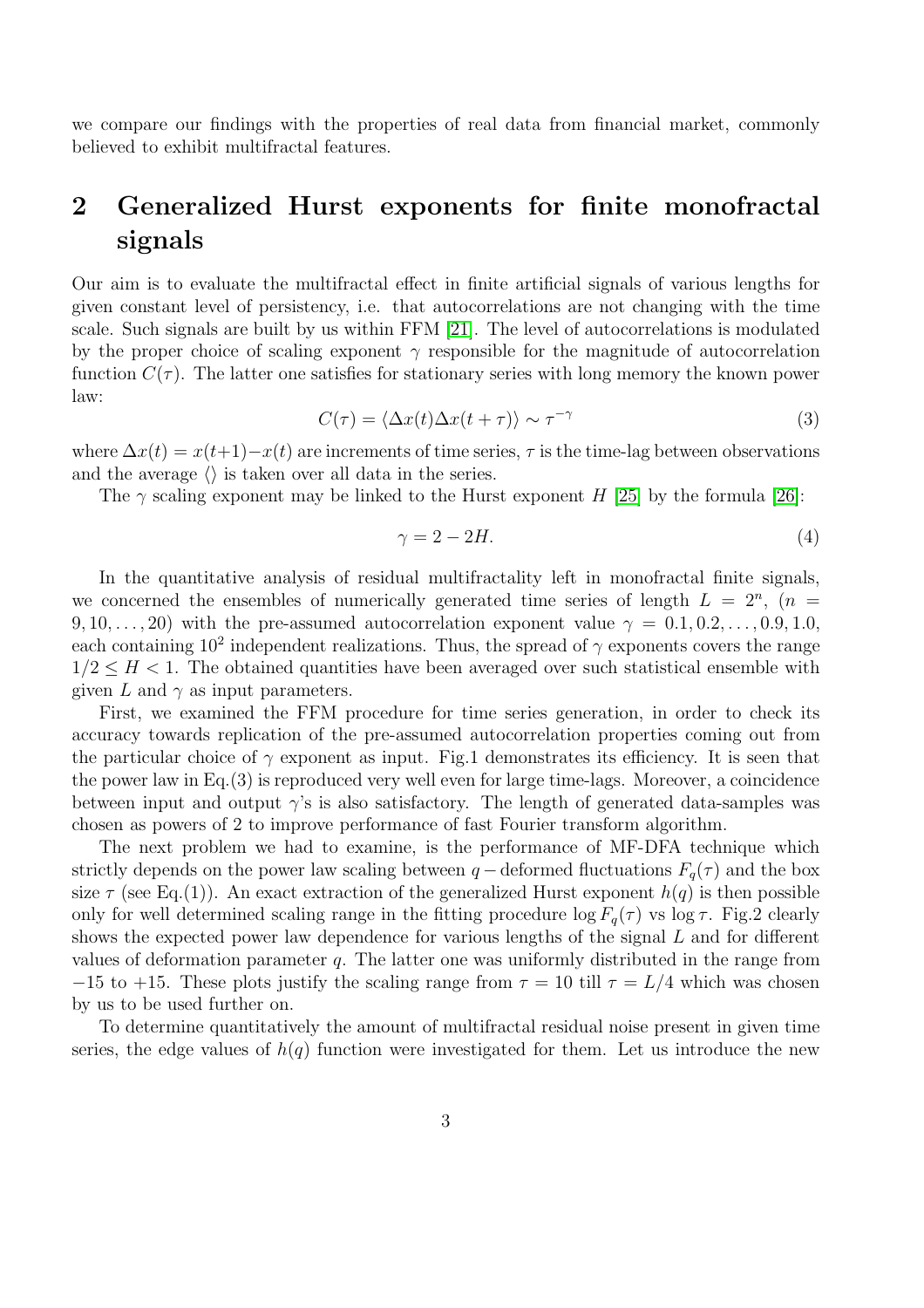parameter  $\Delta h$  defined as the difference between the two asymptotic limits

$$
\Delta h = \lim_{q \to -\infty} h(q) - \lim_{q \to \infty} h(q) \tag{5}
$$

and assume for numerical reasons that such asymptotic limits are reached already at  $q = \pm 15$ . Such assumption is justified in Fig.3, where plots for  $h(q)$  are shown for  $L = 2^{12}, 2^{20}$  and for  $\gamma = 0.1, 0.5, 0.9$  respectively.

Generally, we may expect that  $\Delta h$  is the unknown function of L and  $\gamma$ . The form of  $\Delta h(L, \gamma)$ dependence is thus a crucial problem. To simplify it, one may consider the case  $\gamma = \text{const}$  for a moment, e.g.  $\gamma = 1$  ( $H = 1/2$ ), corresponding to uncorrelated data. Fig.4 shows the edge characteristics of  $h(q)$  presented for two distinct series of length  $L = 2^{12}, 2^{20}$ , generated with the autocorrelation exponent  $\gamma$ , and then shuffled. The dependence on  $\gamma$  is evidently absent proving that shuffling procedure was effective enough, while the residual dependence  $\Delta h(\pm 15)$ on L is still kept and obvious.

The detailed analysis of the latter dependence is revealed in Fig.5 collecting results for various data lengths. Astonishingly, this figure suggests a power law dependence between  $\Delta h_1 \equiv \Delta h(\gamma = 1)$  and L.

$$
\Delta h_1(L) = C_1 L^{-\eta_1},\tag{6}
$$

where  $C_1$  and  $\eta_1$  are constant.

The knowledge of 95% confidence level for this relation is crucial in practise. Its meaning is that any result measured above the particular value has probability less than 5%. To obtain this confidence level one has to correct  $C_1$  and  $\eta_1$  parameters by the corresponding quantiles calculated from the 1 $\sigma$  uncertainties  $\sigma_C$ ,  $\sigma_\eta$  of the fit and from the standard deviation S resulting from the series statistics<sup>[1](#page-3-0)</sup>:

$$
\Delta h_1^{95\%}(L) = C_1 \exp(f(\sigma_C + S)) L^{-\eta_1 + f\sigma_\eta}.
$$
\n(7)

where  $f = 1.65$  is the respective factor for the particular 95% confidence level.

Let us take now a closer look at the case of autocorrelated  $(0 \leq \gamma < 1)$  finite signals. The edge values for  $h(\pm 15)$  versus the autocorrelation exponent value  $\gamma$  were investigated, keeping L fixed. Examples of this dependence for  $L = 2^{12}$  and  $L = 2^{20}$  are shown in Fig.6. We found that cases for other lengths (not shown) look similarly and indicate the excellent linear decreasing function of  $h(\pm 15)$  versus  $\gamma$  in the whole range of autocorrelation exponent. Thus one gets:

$$
\Delta h(\gamma, L) = A(L)\gamma + B(L) \tag{8}
$$

where the coefficients  $A(L)$  and  $B(L)$  depend on L only. They can be further specified if the form of  $\Delta h_1(L)$  and  $\Delta h_0(L) \equiv \Delta h(\gamma = 0, L)$  functions are used as boundary conditions.

The first boundary condition, i.e.  $\Delta h_1(L)$ , was already specified in Eq.(6). The profile of the second one  $(\Delta h_0(L))$  can be deduced from Figs. 6,7. The extrapolation of the fitting lines  $h(\pm 15)$  versus  $\gamma$  to the point  $\gamma \to 0$  (see Fig.6) gives the collection of  $\Delta h(0,L)$  values, plotted

<span id="page-3-0"></span><sup>&</sup>lt;sup>1</sup> exponential dependence in this formula comes from the uncertainty of regression fit in logarithmic scale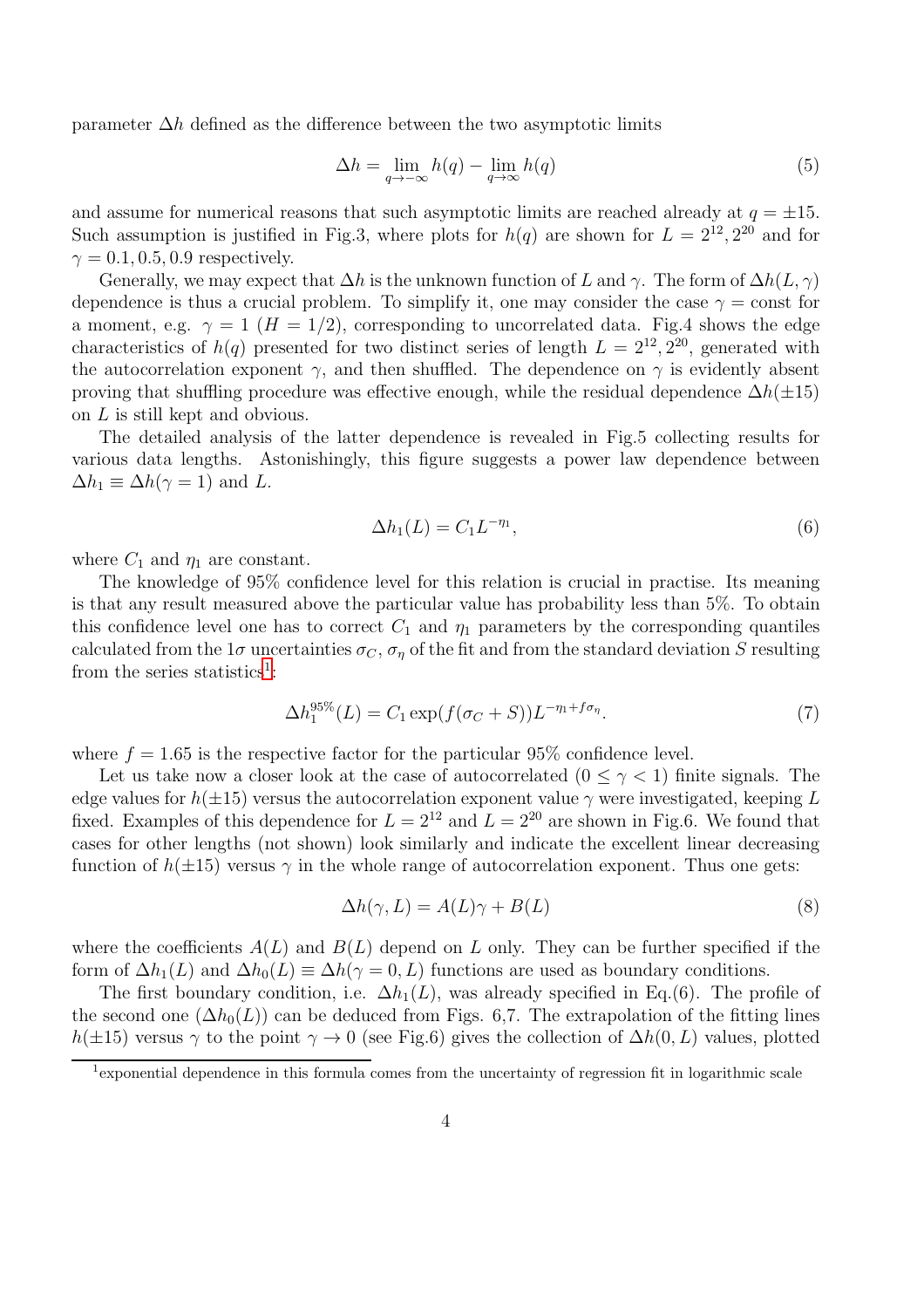against the length of time series in Fig.7. This can be done for the central values as well as for the data satisfying 95% confidence level. It is seen from the Fig.7 that for fully autocorrelated time series ( $\gamma \to 0$ )  $\Delta h_0(L)$  is represented again by the power law:

$$
\Delta h(0, L) = C_0 L^{-\eta_0} \tag{9}
$$

with some constants  $C_0$  and  $\eta_0$  to be determined from the fit.

Linking the shape of boundary conditions given by Eqs.(6) and (9) with the general linear dependence in Eq.(8), one arrives with the final formula for  $\Delta h(\gamma, L)$ :

$$
\Delta h(\gamma, L) = C_1 L^{-\eta_1} \gamma + C_0 L^{-\eta_0} (1 - \gamma) \tag{10}
$$

The shape of the 95% confidence level for multifractal background noise will be given by the same formula but with different coefficients calculated according to formulas like in Eq.(7). The final values of these coefficients are collected in Table 1.

|                                                                                                         | $\eta_1$ | $C_0$ | $\eta_0$ $\parallel \bar{C}_1^{95\%} \parallel \eta_1^{95\%} \parallel C_0^{95\%} \parallel \eta_0^{95\%}$ |  |  |
|---------------------------------------------------------------------------------------------------------|----------|-------|------------------------------------------------------------------------------------------------------------|--|--|
| $\vert 0.603 \vert 0.175 \vert 0.453 \vert 0.124 \vert 0.631 \vert 0.171 \vert 0.484 \vert 0.120 \vert$ |          |       |                                                                                                            |  |  |

Table 1: The collected results for coefficients of the fit in Eq.(10) describing the multifractal noise thresholds. Ensemble of  $10^2$  independent realizations of time series was considered.

Our results may also be presented graphically in a form of 'phase-like' diagrams (see Fig.8).Three separable areas in  $(\Delta h, \gamma)$  plane can be distinguished for every L. The first area corresponds to multifractality connected entirely with finite size effects. It is marked in red in Fig.8. The second domain, marked in light green, is related to  $(\Delta h, \gamma)$  range where multifractality may occur due to the long memory present in data but independent on the chosen time scale. The 'true' multifractality, i.e. the one related with long memory entirely dependent on the time scale, may occur only in the white region (at 95% confidence level).

### 3 Multifractal spectrum analysis of finite size effects.

The multifractal spectrum width is considered as another useful measure of multifractality included in analyzed signal. Analogically to the  $\Delta h(L, \gamma)$  analysis, one may ask for the dependence of multifractal spectrum width  $\Delta\alpha$  on the signal length L and on its persistency level γ. These results are obtained with use of Eq.(2) applied to previously discussed generalized Hurst exponent calculations. Thus, the results should lead to similar qualitative conclusions, nevertheless quantitatively they might be also valuable from practical point of view.

The examples of multifractal spectrum  $(\alpha, f(\alpha))$  for finite monofractal signals are shown in Fig.9. Three cases: for strongly autocorrelated, medium autocorrelated, and weakly autocorrelated signals are considered there for two distinct lengths of data:  $L = 2^{12}$  and  $L = 2^{20}$ .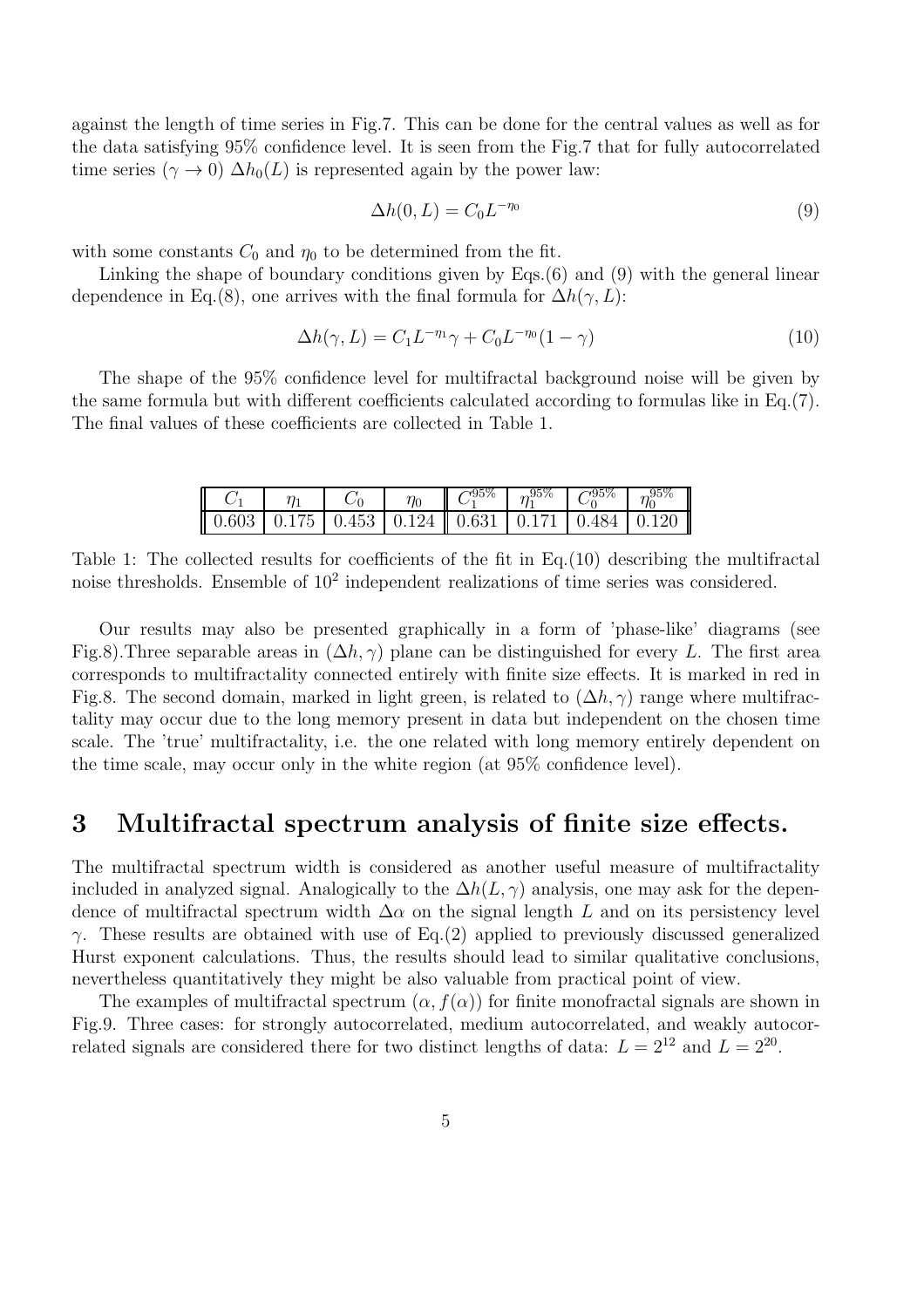As previously, the first step is to examine the  $\Delta \alpha$  characteristics obtained for randomly shuffled signal ( $\gamma = 1$ ). Fig.10 shows the minimal  $\alpha_{min}$  and maximal  $\alpha_{max}$  value of  $\alpha$  parameter revealing lack of dependence on  $\gamma$ . This proves again that shuffling was sufficient. The dependence of  $\Delta \alpha (\gamma = 1) \equiv \Delta \alpha_1$  on L obeys a power-law relation:

$$
\Delta \alpha_1(L) = D_1 L^{-\xi_1},\tag{11}
$$

shown in Fig.11, with unknown constants  $D_1$  and  $\xi_1$ . The 95% confidence level is given by equation analogical to Eq.(7).

The edge values for  $\alpha_{min/max}$  as a function of  $\gamma$  are presented in Fig.12 for particular lengths  $L = 2^{12}$  and  $L = 2^{20}$ , to confront them with previous findings for  $h(\pm 15)$ . The linear dependence for all other lengths (not presented) is also observed. Once we repeat the same approach as in the previous section to  $\Delta \alpha(L, \gamma)$  dependence taking into account the second boundary condition  $\Delta\alpha_0(L) \equiv \Delta\alpha(L, \gamma = 0)$ , we arrive with the final formula describing the character of multifractal spectrum width (see Fig.13), similar to the one found in Eq.  $(10)$ :

$$
\Delta\alpha(\gamma, L) = D_1 L^{-\xi_1} \gamma + D_0 L^{-\xi_0} (1 - \gamma). \tag{12}
$$

The values of fitted parameters are gathered in Table 2.

|  |  | $D_1^{95\%}$ $\xi_1^{95\%}$ $D_0^{95\%}$ $\xi_0^{95\%}$ |  | – II                                                                       |
|--|--|---------------------------------------------------------|--|----------------------------------------------------------------------------|
|  |  |                                                         |  | $\parallel$ 0.686   0.129   0.572   0.089    0.784   0.120   0.670   0.079 |

Table 2: The results of the fit for coefficients in Eq. (12) done on ensemble of  $10^2$  independent realizations.

### 4 Concluding remarks

We have shown qualitatively and quantitatively how multifractality arises from the finite size effects and (or) from autocorrelations not changing with the time scale being formed by the specific autocorrelation exponent  $\gamma$ . This kind of multifractality, called by us 'multifractal noise', should be clearly distinguished from the 'real multifractality' caused by memory effects dependent on the time scale and thus leading to different scaling properties at various scales. We provided analytical formulas describing the multifractal noise threshold which turns out to be the power law function of time series length  $L$  and the linear function of autocorrelation exponent  $\gamma$ . Our approach differs from the one presented in Ref. [\[19\]](#page-7-12) where long memory in signals was produced from the induced power spectrum profile instead of the direct autocorrelation input between data resulting immediately from Eq.(3).

Two description methods for multifractality were considered, i.e. the generalized Hurst exponents and the multifractal spectrum analysis. In both cases multifractal residual effect in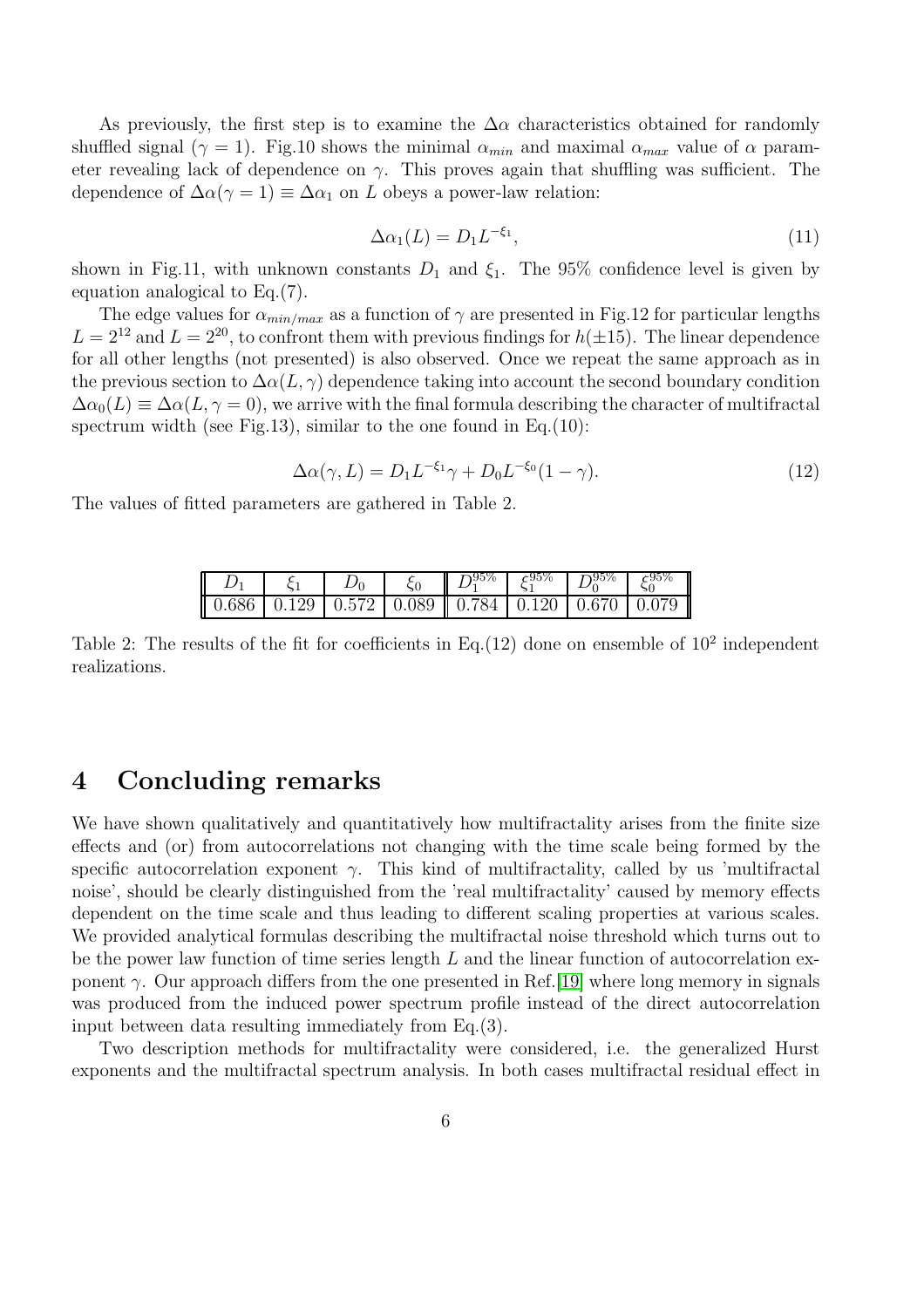monofractal finite signals has been found. We have shown that this effect measured by the spread of generalized Hurst exponent or the width of multifractal spectrum grows linearly with autocorrelations level in time series and decays according to power-law with their length. We have estimated numerically the level of such multifractal noise and we captured it in simple analytical equations.

Finally, one should compare the obtained multifractal noise threshold with examples of the real multifractal data. We took them from finance because of common agreement that multifractality is a characteristic feature of financial markets. This problem is considered in Fig.14, where the simulated 'phase-like' diagram for data length  $L \sim 2 \times 10^3$  is shown, together with multifractal properties of various markets – both for price indices and for volatilities. The particular length L has been chosen as the average length of available data for analyzed markets. The multifractal properties for price indices were taken from [\[27\]](#page-7-20), once the respective features for volatilities were originally calculated by us for the purpose of this paper and are based on historical data available in web [\[28\]](#page-7-21).

The multifractality for the volatility series is noticed. However, the presence of multifractality for the price index data is already not so obvious for all markets. One may find indices where multifractality comes indeed as a result of scaling properties changing with the time scale (e.g. Venezuela, Indonesia, China). Simultaneously, there are markets where the observed multifractality is generated mainly (e.g. Philippines, Taiwan, Germany) or even entirely (Ireland) by the finite size effects. In the case of Philippines, Taiwan, Thailand, Germany, Spain and Greece almost 80% of multifractality in price indices is related to such an effect.

Thus, the multifractal properties of real financial data, may substantially (even in  $80\%$  – 100%) originate from the multifractal noise, what makes difficult in some cases to separate what main phenomenon is really responsible for the effects one observes. This confirms that multifractality is very tiny and delicate effect and one should be especially careful drawing farreaching conclusions from the multifractal analysis in finance and in other areas. Our formulas are general enough to be applied also to other kind of real data in order to distinguish if and how their multifractal properties result from the pure multifractal origin.

### <span id="page-6-0"></span>References

- [1] S. Ghashghaie, W. Breymann, J. Peinke, P. Talkner, and Y. Dodge, Nature 381, 767 (1996).
- <span id="page-6-2"></span><span id="page-6-1"></span>[2] R. N. Mantegna and H. E. Stanley, Nature 383, 587 (1996).
- <span id="page-6-3"></span>[3] B. B. Mandelbrot, Sci. Am. 298, 70 (1999).
- <span id="page-6-4"></span>[4] J.W. Kantelhardt, arXiv: 0804.0747v1 [phys.data-an].
- <span id="page-6-5"></span>[5] Z. Eisler, J. Kertész, Physica A 343 (2004) 603.
- [6] H.G.E. Hentschel, I. Procaccia, Physica D 8 (1983) 435 .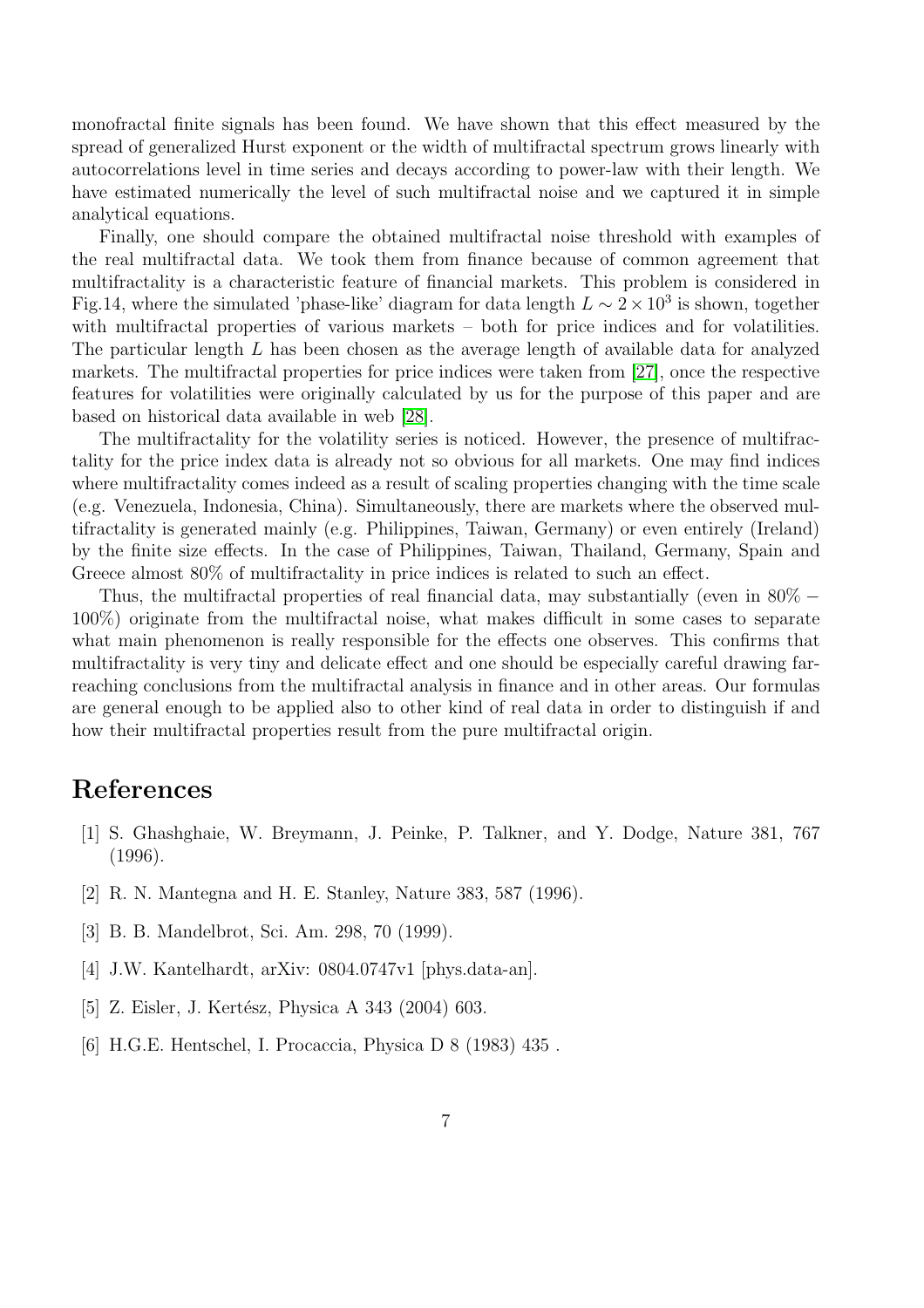- <span id="page-7-1"></span><span id="page-7-0"></span>[7] T.C Halsey, M.H. Jensen, L.P. Kadanoff, I. Procaccia, B.I. Shraiman, Phys. Rev. A 33 (1983) 1141 .
- <span id="page-7-2"></span>[8] K. Matia, Y. Ashkenazy, and H. E. Stanley, Europhys. Lett. 61, 422 (2003).
- <span id="page-7-3"></span>[9] J. Kwapień, P. Oświęcimka, and S. Drożdż, Physica A  $350$  (2005)  $466$ .
- <span id="page-7-4"></span>[10] P. Oświęcimka, J. Kwapień, and S. Drożdż, Physica A  $347$  (2005) 626.
- <span id="page-7-5"></span>[11] L. G. Moyana, J. de Souza, and S. M. D. Queiros, Physica A 371 (2006) 118 .
- <span id="page-7-6"></span>[12] J. Jiang, K. Ma, and X. Cai, Physica A 378 (2007) 399 .
- <span id="page-7-7"></span>[13] K. E. Lee and J. W. Lee, Physica A 383 (2007) 65 .
- <span id="page-7-8"></span>[14] G. Lim, S. Kim, H. Lee, K. Kim, and D.-I. Lee, Physica A 386 (2007) 259 .
- <span id="page-7-9"></span>[15] Z.-Y. Su, Y.-T.Wang, and H.-Y. Huang, J. Korean Phys. Soc. 54 (2009) 1395 .
- <span id="page-7-10"></span>[16] P. Oświęcimka, J. Kwapień, S. Drożdż, A.Z. Górski, R. Rak, Act. Phys. Pol. A 114 (2008) 3 .
- <span id="page-7-11"></span>[17] L. Czarnecki, D. Grech, Act. Phys. Pol. A 117 (2010) 4 .
- [18] J.W. Kantelhardt, S.A. Zschiegner, E. Koscielny-Bunde, S. Havlin, A. Bunde, H.E. Stanley, Physica A 316 (2002) 87 .
- <span id="page-7-13"></span><span id="page-7-12"></span>[19] Wei-Xing Zhou, [arXiv:0912.4782v](http://arxiv.org/abs/0912.4782)1 [q-fin.ST].
- [20] S. Drożdż, J. Kwapień, P. Oświęcimka and R. Rak, Eur.Phys.Lett. 88 (2009) 60003, [arXiv:0907.2866](http://arxiv.org/abs/0907.2866) [physics.data-an].
- <span id="page-7-15"></span><span id="page-7-14"></span>[21] H.A. Makse, S. Havlin, M. Schwartz, H.E. Stanley, Phys.Rev. E 53 (1996) 2 .
- <span id="page-7-16"></span>[22] T. Schreiber and A. Schmitz, Phys. Rev. Lett. 77 (1996) 635. .
- <span id="page-7-17"></span>[23] J. Feder, Fractals, New York, Plenum Press (1988).
- <span id="page-7-18"></span>[24] H.-O. Peitgen, H. Jürgens, D. Saupe, Chaos and Fractals, 2nd ed. Springer (2004).
- <span id="page-7-19"></span>[25] H.E. Hurst, Trans. Am. Soc. Civ. Eng. 116 (1951) 770 .
- [26] J.W. Kantelhardt, E. Koscielny-Bunde, H.H.A. Rego, S. Havlin , A. Bunde Physica A 295  $(2001)$  441.
- <span id="page-7-20"></span>[27] L. Zunino, B.M. Tabak, A.Figliola, D.G. Pérez, M. Garavaglia, O.A. Rosso, Physica A 387 (2008) 6558
- <span id="page-7-21"></span>[28] <http://finance.yahoo.com>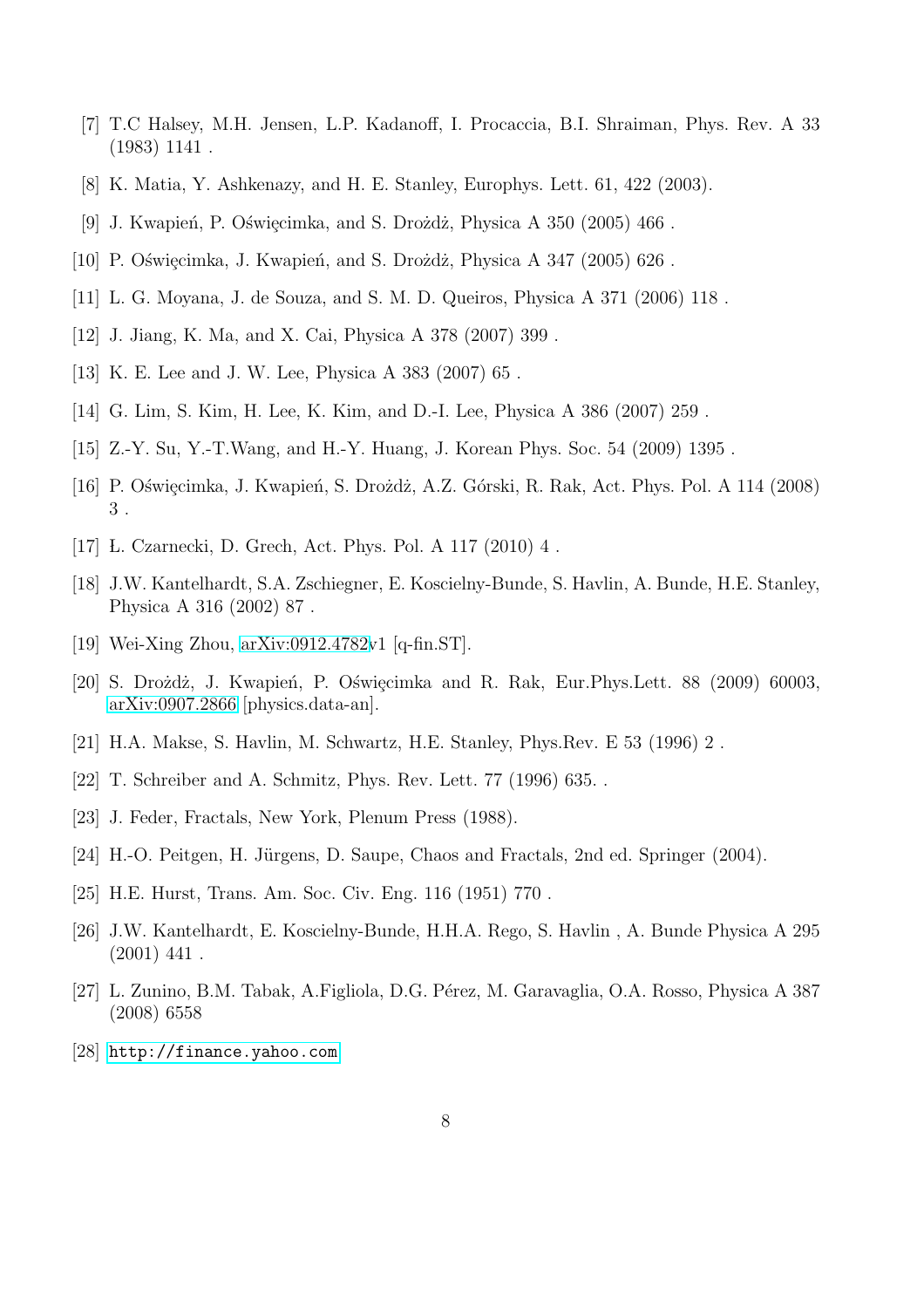

Figure 1: Efficiency of FFM for replication of autocorrelation properties in time series. The examples for input values  $\gamma = 0.2, 0.5, 0.8$  are shown in log-log scale for the generated data of length  $L = 2^{20}$ . The lines present the fit to the desired power law dependence of Eq.(3), while error-bars show  $1\sigma$  standard deviation following from the considered statistics of  $10^2$ independent realizations. The output  $\gamma$  values from the fit are found  $\gamma_{out} = 0.203(\pm 0.009)$ ,  $0.498(\pm 0.012), 0.782(\pm 0.054)$  respectively.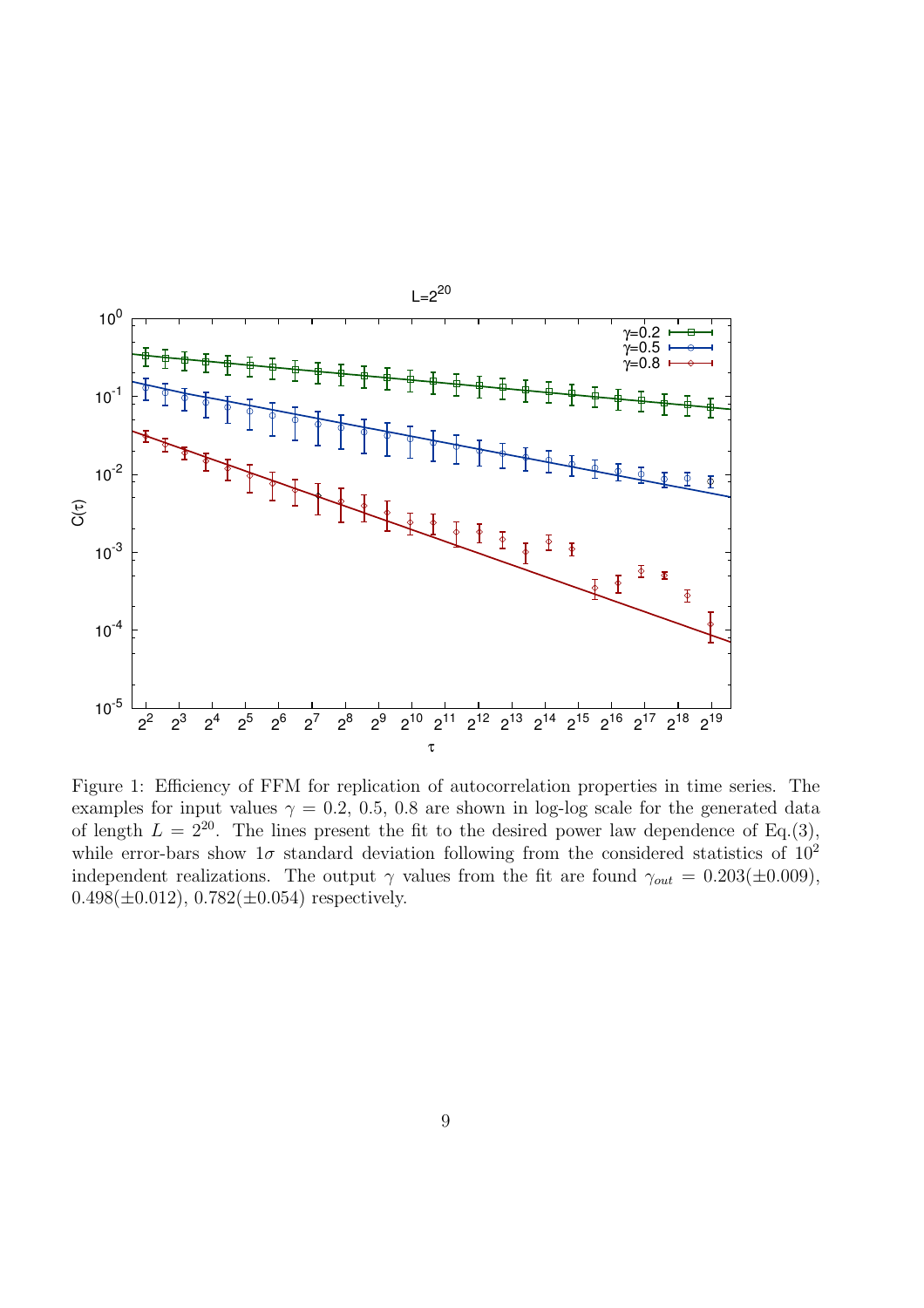

Figure 2: Scaling of q-deformed fluctuations within MF-DFA. Results are presented for two different lengths of time series  $L = 2^{12}$ ,  $2^{20}$ , three autocorrelation parameters  $\gamma = 0.1, 0.5$ , 0.9 and  $q = -15, -10, -5, 0, +5, +10, +15$ . All plots confirm the proposed scaling range from  $\tau = 10$  till  $\tau = L/4$ .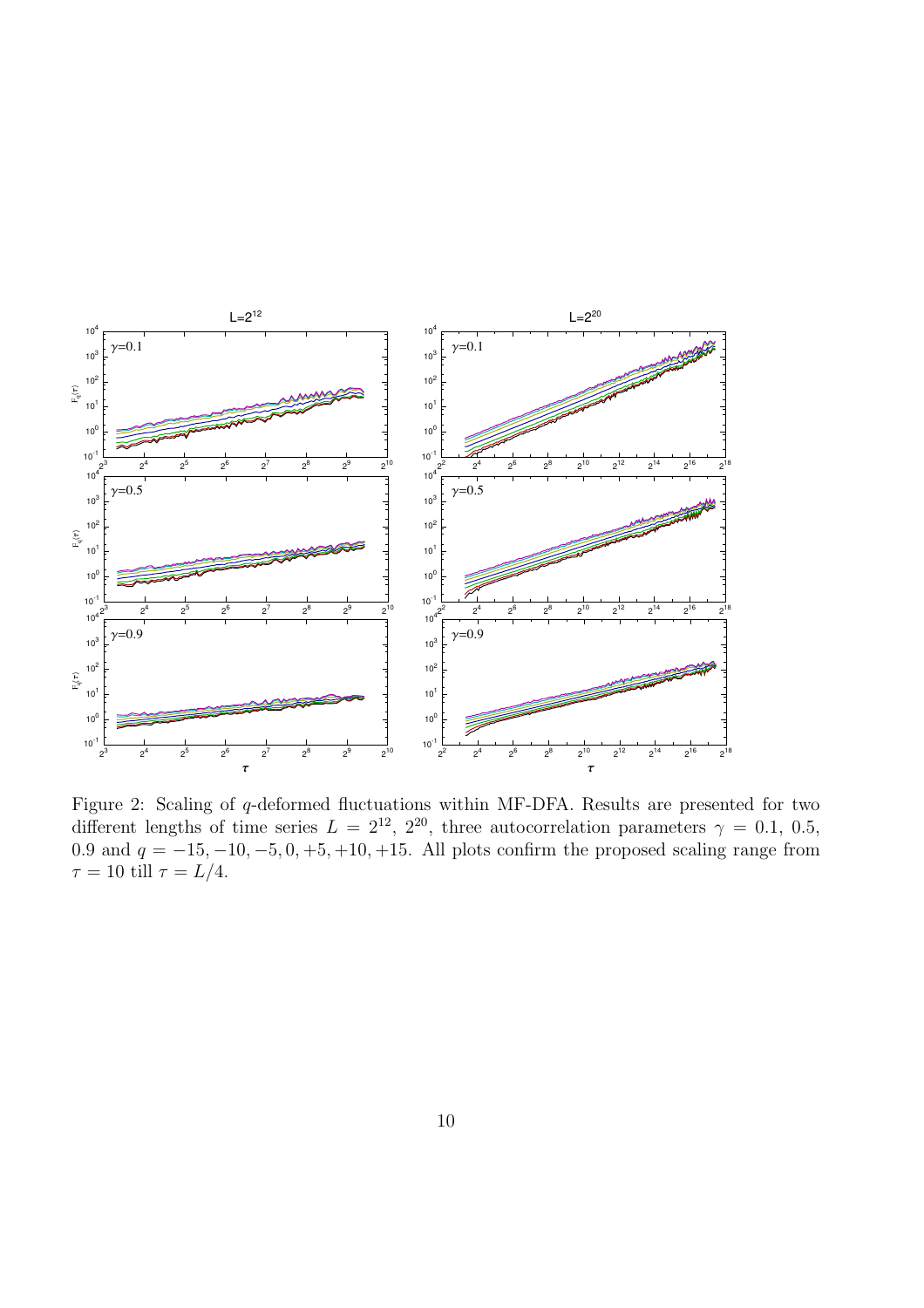

Figure 3: Generalized Hurst exponent for monofractal signals generated within FFM with various autocorrelation properties. Two cases, for  $L = 2^{12}$  and  $L = 2^{20}$  are shown with different autocorrelation level. Error bars correspond to statistics of  $10<sup>2</sup>$  generated series.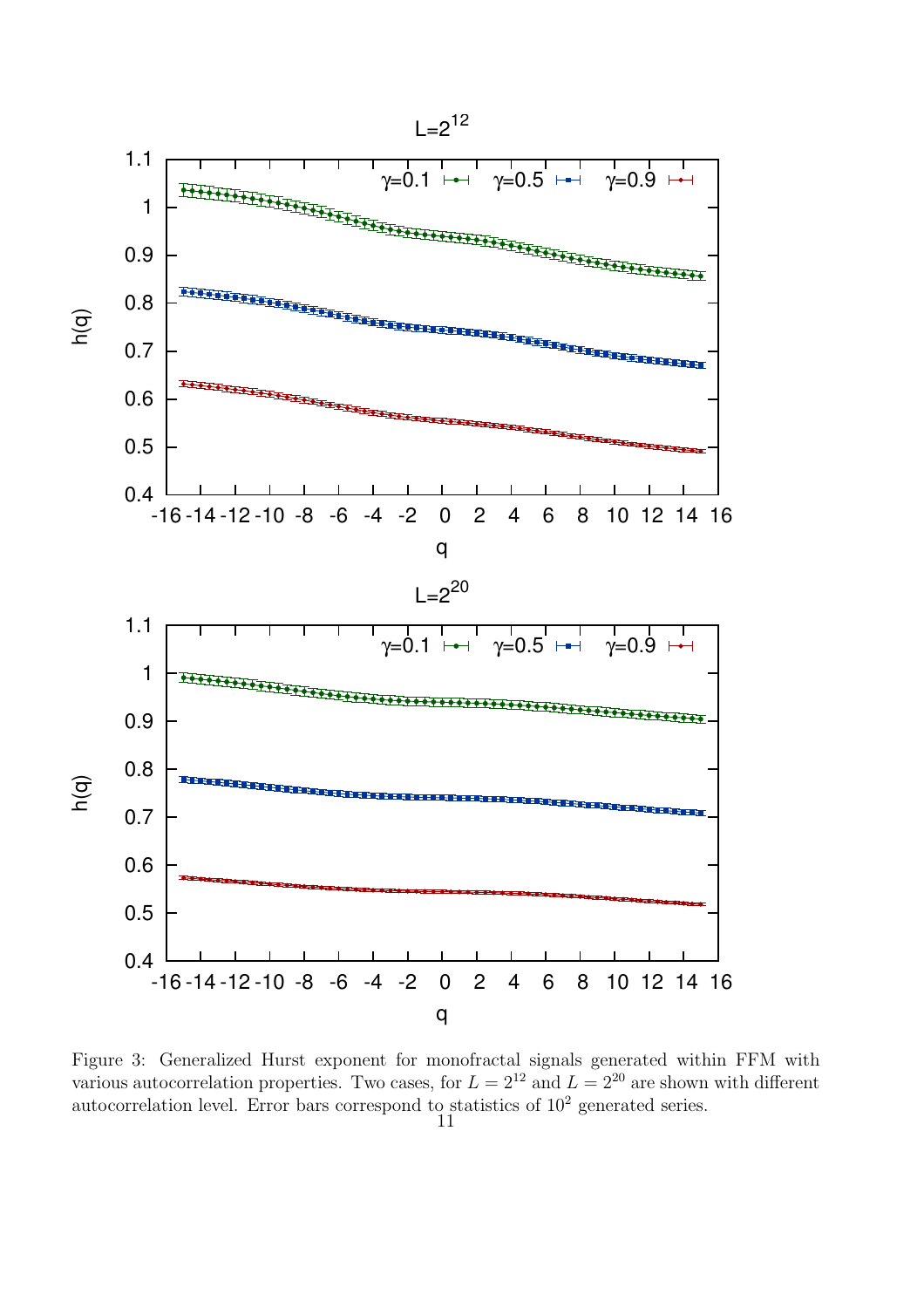

Figure 4: Edge values of the generalized Hurst exponents  $h(q)$  for two different lengths of time series  $L = 2^{12}$ ,  $2^{20}$  constructed with long memory present  $(\gamma < 1)$  and then shuffled to kill this memory. Dependence on the data length is readable.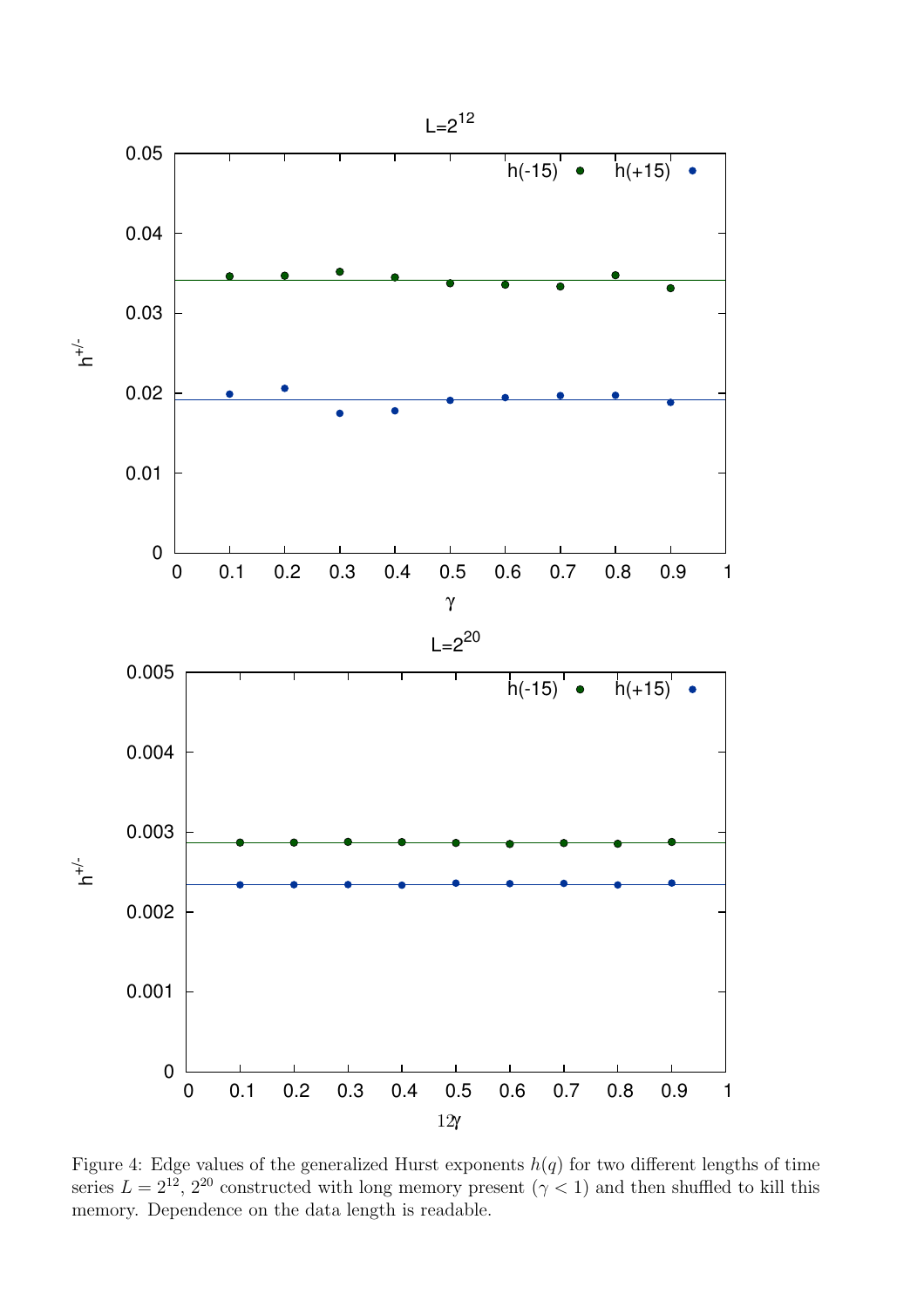

Figure 5: Spread ∆h of generalized Hurst exponent versus length of data drawn in logarithmic scale for the signal with no memory. Power-law dependence between  $\Delta h$  and the data length is visible. Data point corresponding to  $L = 2<sup>9</sup>$  (marked as triangle) is slightly above the fitting line due to insufficient statistics for so short signal. Therefore, this point has been neglected during fitting procedure. Results of the fit are  $C_1 = 0.603$ ,  $\eta_1 = 0.175$  for the central values and  $C_1^{95\%} = 0.631$ ,  $\eta_1^{95\%} = 0.171$  for 95% confidence level. The latter fit is marked as the blue top line.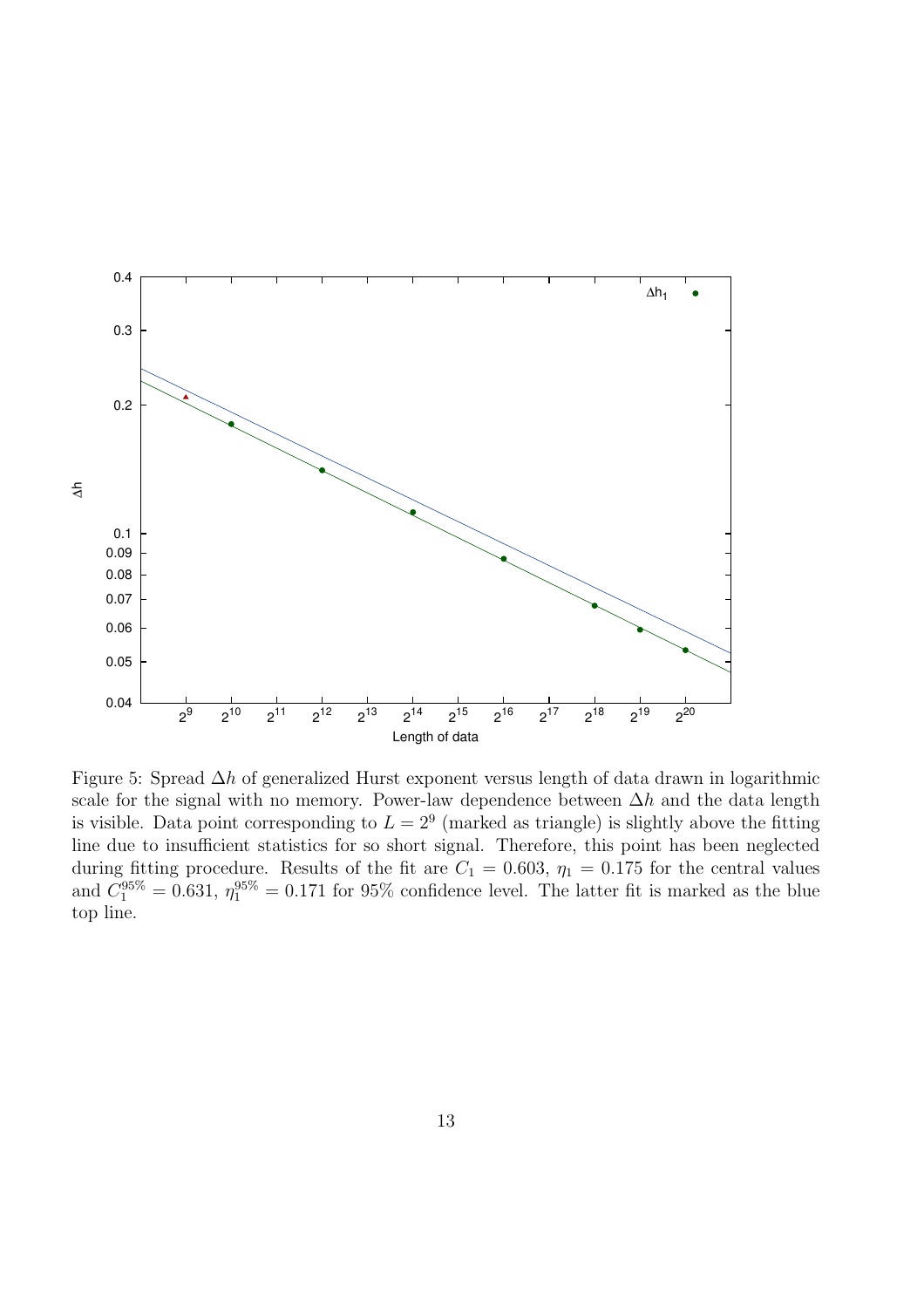

Figure 6: Edge values of generalized Hurst exponent for series with long-memory. Figures show the linear dependence between the edge values  $h^{\pm} \equiv h(\pm 15)$  and  $\gamma$  exponent. Extrapolation of fitted lines to the point  $\gamma = 0$  is interpreted as the edge values for fully autocorrelated signal  $(C(\tau) \to 1, \forall \tau)$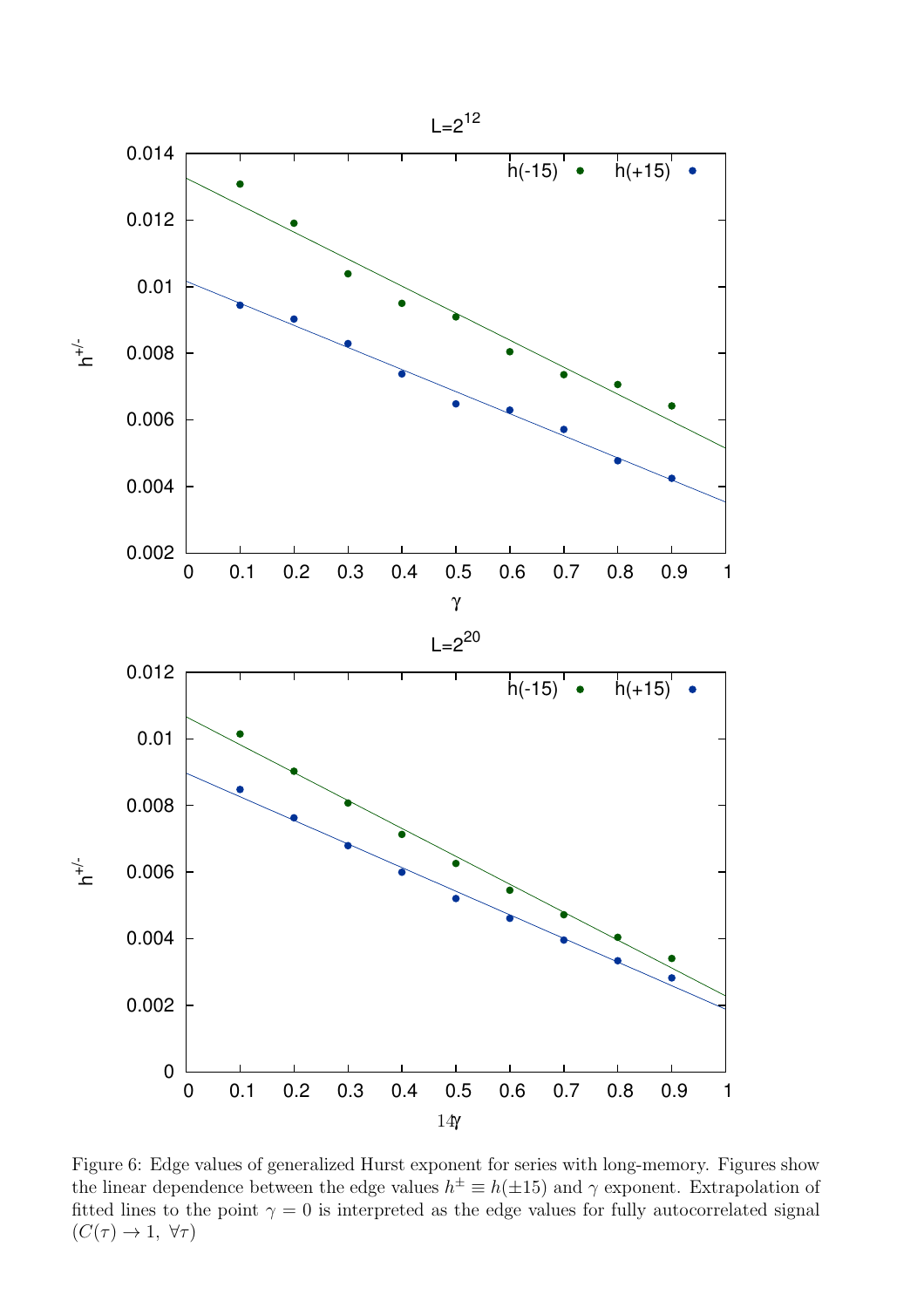

Figure 7: Spread  $\Delta h_0$  of generalized Hurst exponent for fully autocorrelated time series ( $\gamma = 0$ ) versus the length of data. Green line presents the power-law fit in log scale and the blue line corresponds to 95% confidence level resulting from statistics. Fitted parameters are  $C_0 = 0.453$ ,  $\eta_0 = 0.124$  and  $C_0^{95\%} = 0.484$ ,  $\eta_0^{95\%} = 0.120$ . Data point corresponding to  $L = 2^9$  has been removed from the fit due to insufficient statistics for so short signal leading to huge uncertainty in the estimation of generalized Hurst exponents within MF-DFA.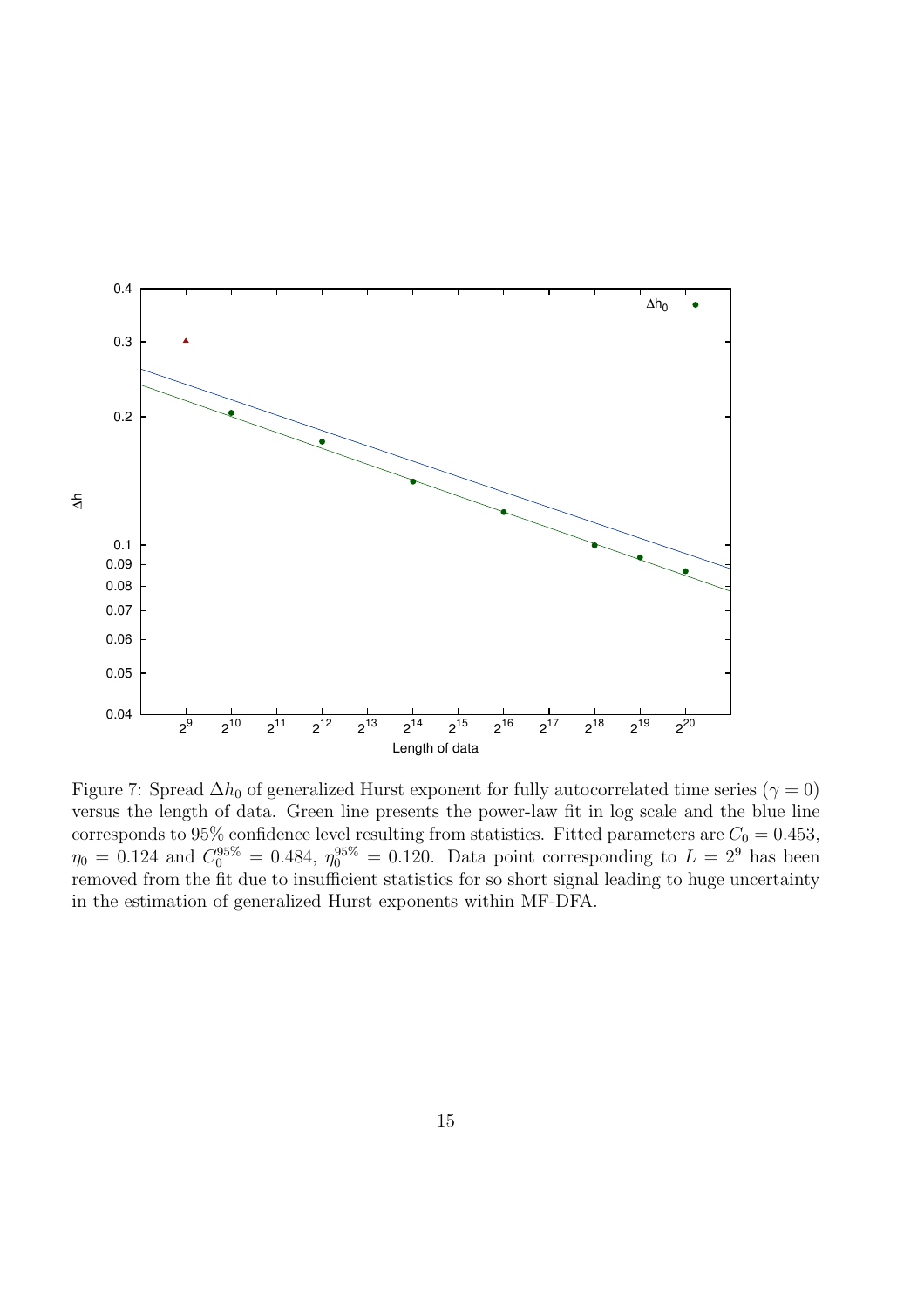

Figure 8: Examples of phase-like diagrams for two data lengths  $L = 2^{12}$  and  $L = 2^{20}$ . Three separable areas can be distinguished, marked in red, light green and white. They correspond to  $(\Delta h, \gamma)$  domains where multifractality is caused at 95% confidence level respectively by finite size effects, constant autocorrelation level independent on the time scale and 'true' multifractality (white).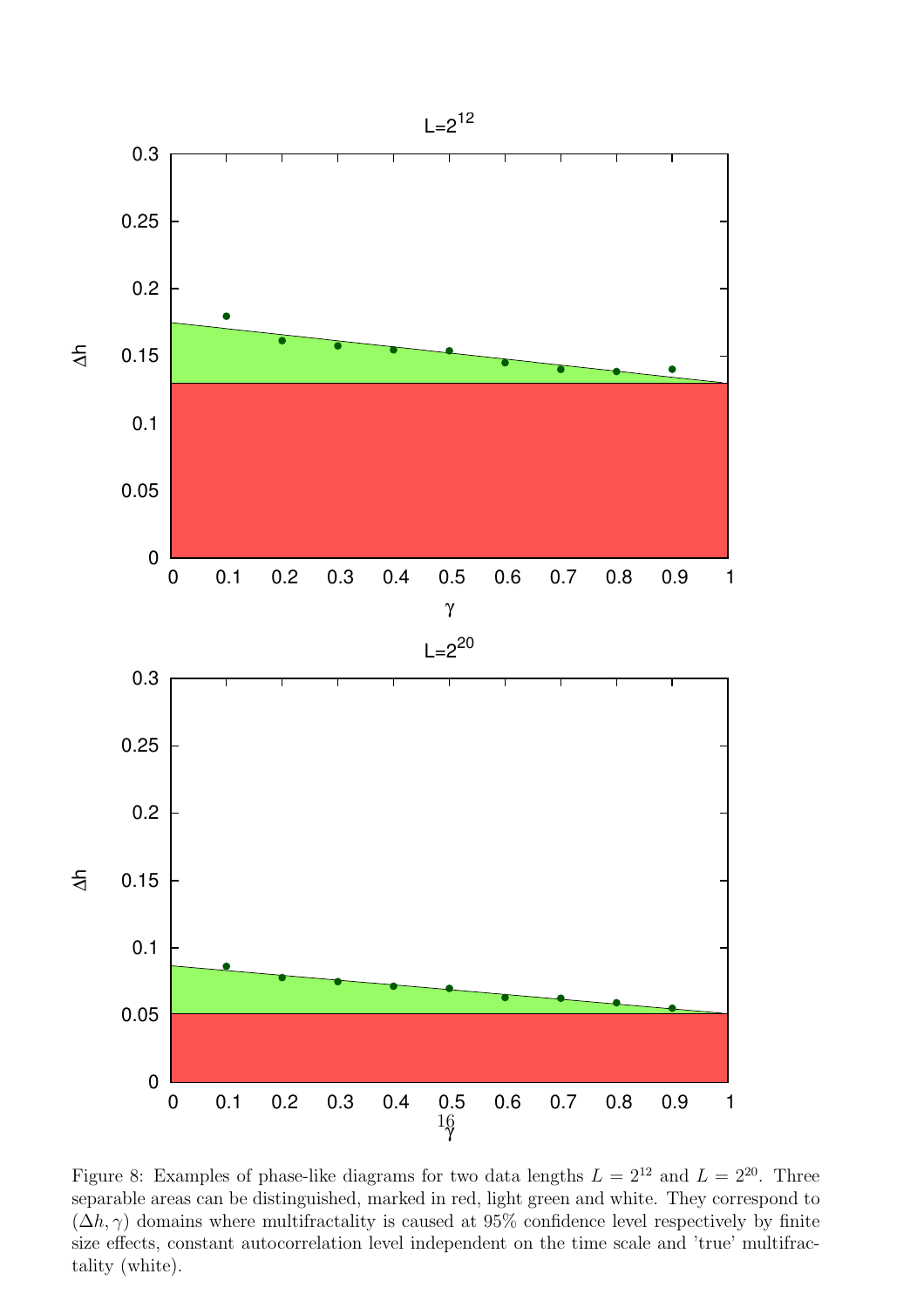

Figure 9: Examples of multifractal spectra for finite monofractal strongly autocorrelated ( $\gamma$  = 0.1), medium autocorrelated ( $\gamma = 0.5$ ) and weakly autocorrelated ( $\gamma = 0.9$ ) signals. Mean results for two distinct lengths of signal  $L = 2^{12}$  and  $L = 2^{20}$  are compared for statistics of  $10^2$ series.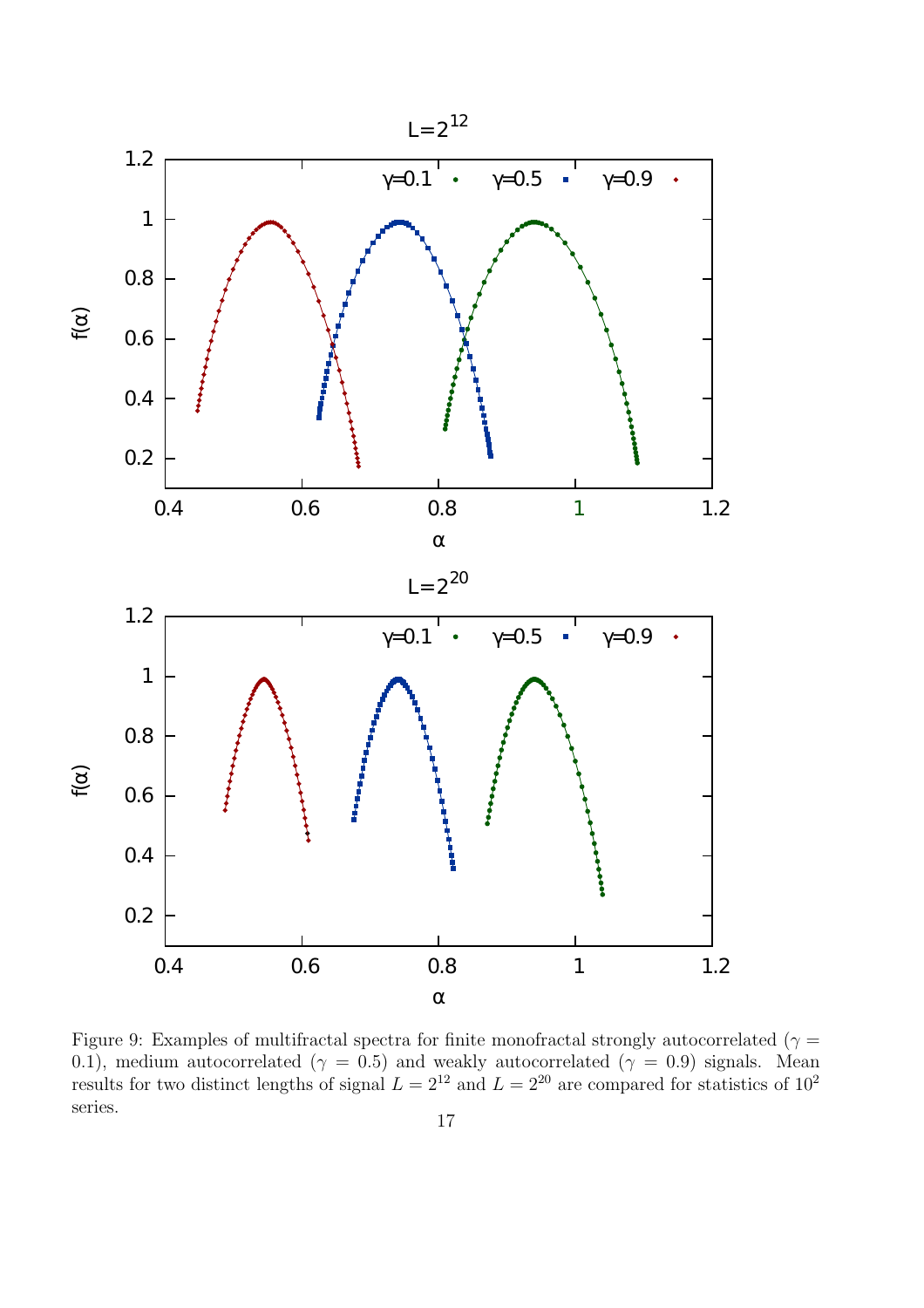

Figure 10: Edge values of the Hölder parameter  $\alpha$  for two different lengths of time series  $L = 2^{12}$ ,  $2^{20}$  constructed with long memory present ( $\gamma$  < 1) and then shuffled to kill this memory. Dependence on the data length is readable.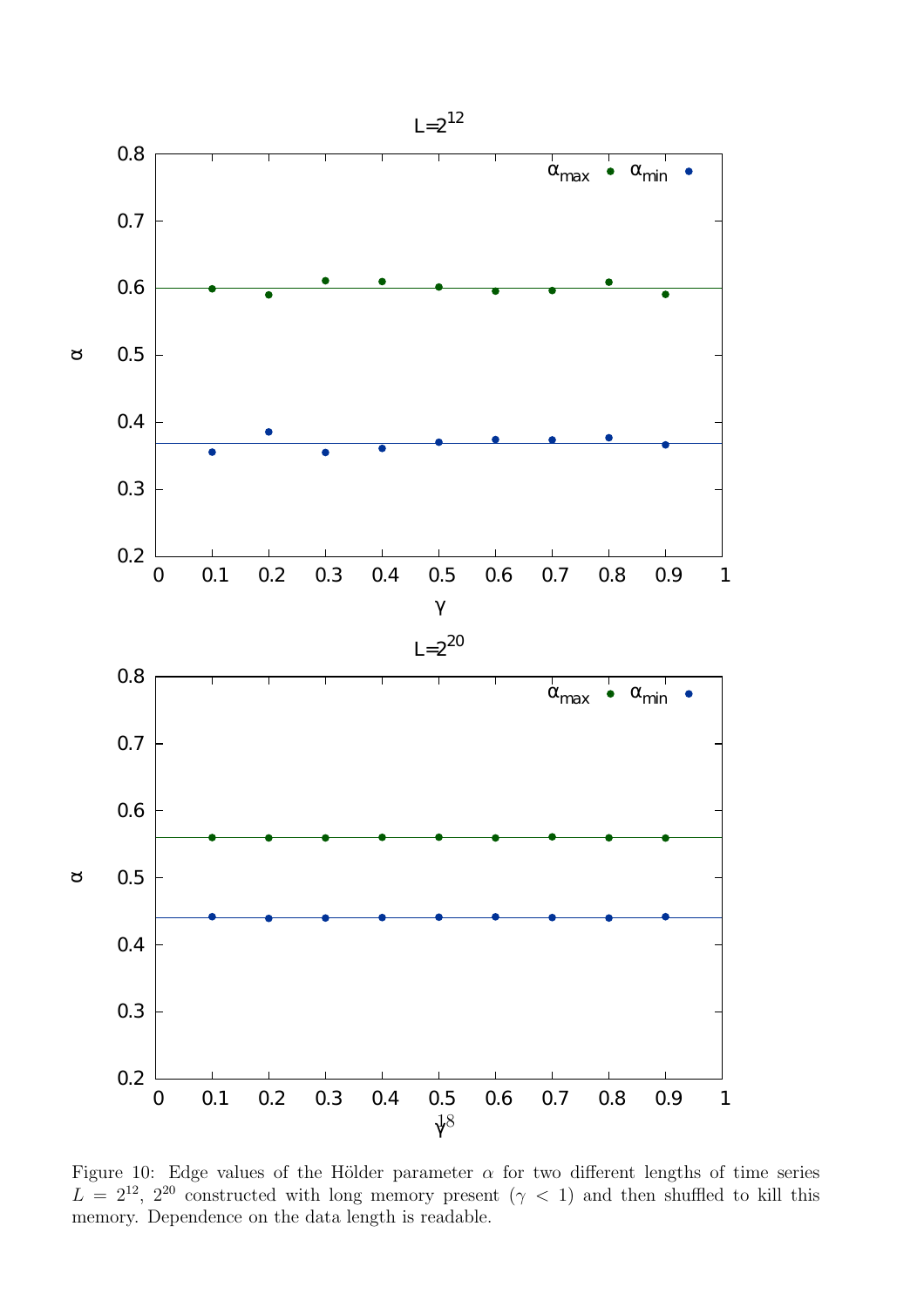

Figure 11: Spread  $\Delta \alpha_1$  of multifractal spectrum versus length of data drawn in logarithmic scale for the signal with no memory. Power-law dependence between  $\Delta \alpha_1$  and the data length is confirmed. Results of the fit are  $D_1 = 0.686$ ,  $\xi_1 = 0.129$  for the central values and  $D_1^{95\%} = 0.784$ ,  $\xi_1^{95\%} = 0.120$  for 95% confidence level. The same notation applies as in Fig.5.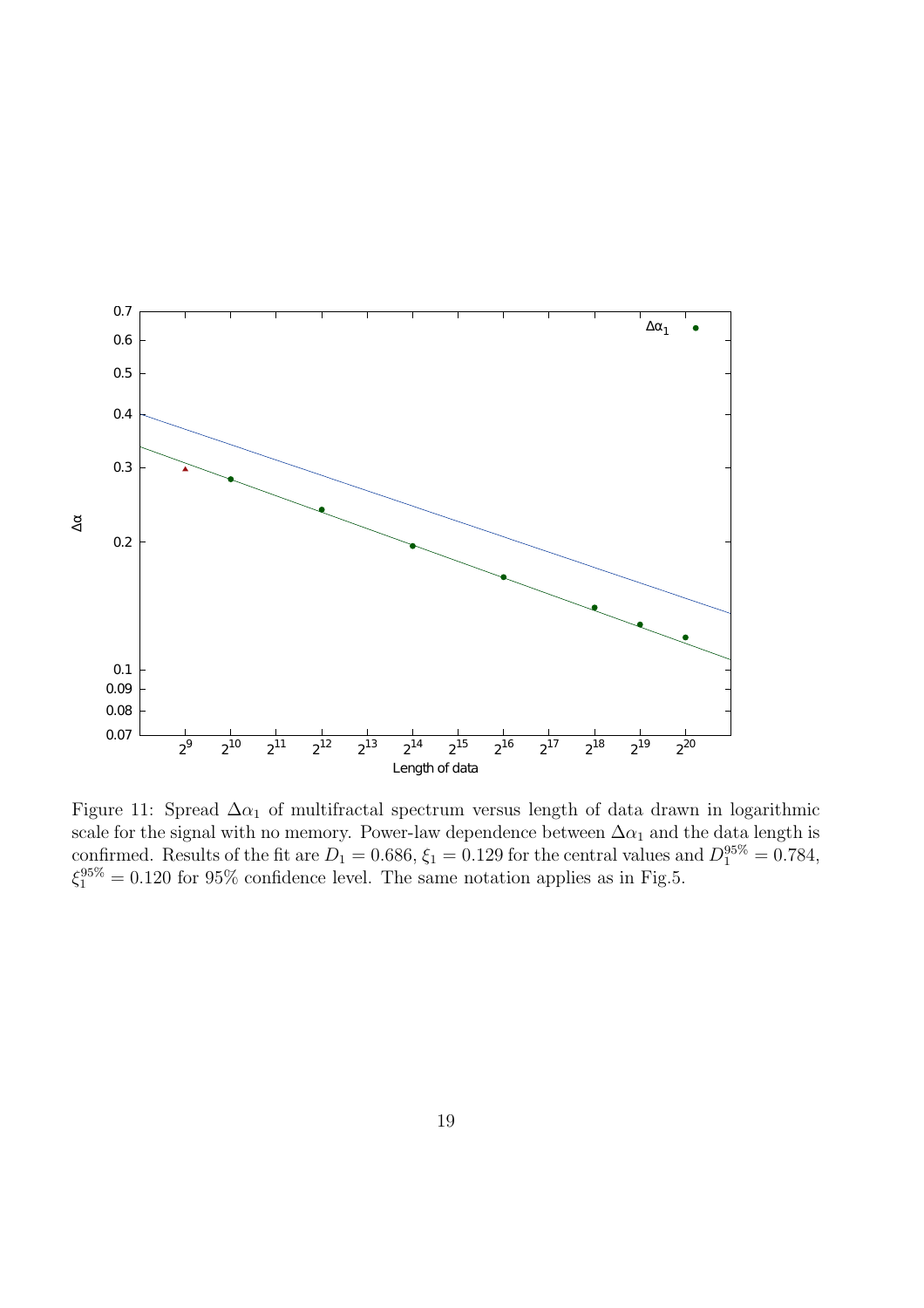

Figure 12: Edge values of Hölder parameter  $\alpha$  for series with long-memory. Figures clearly show the linear dependence between the edge values  $\alpha_{min/max}$  and  $\gamma$  exponent.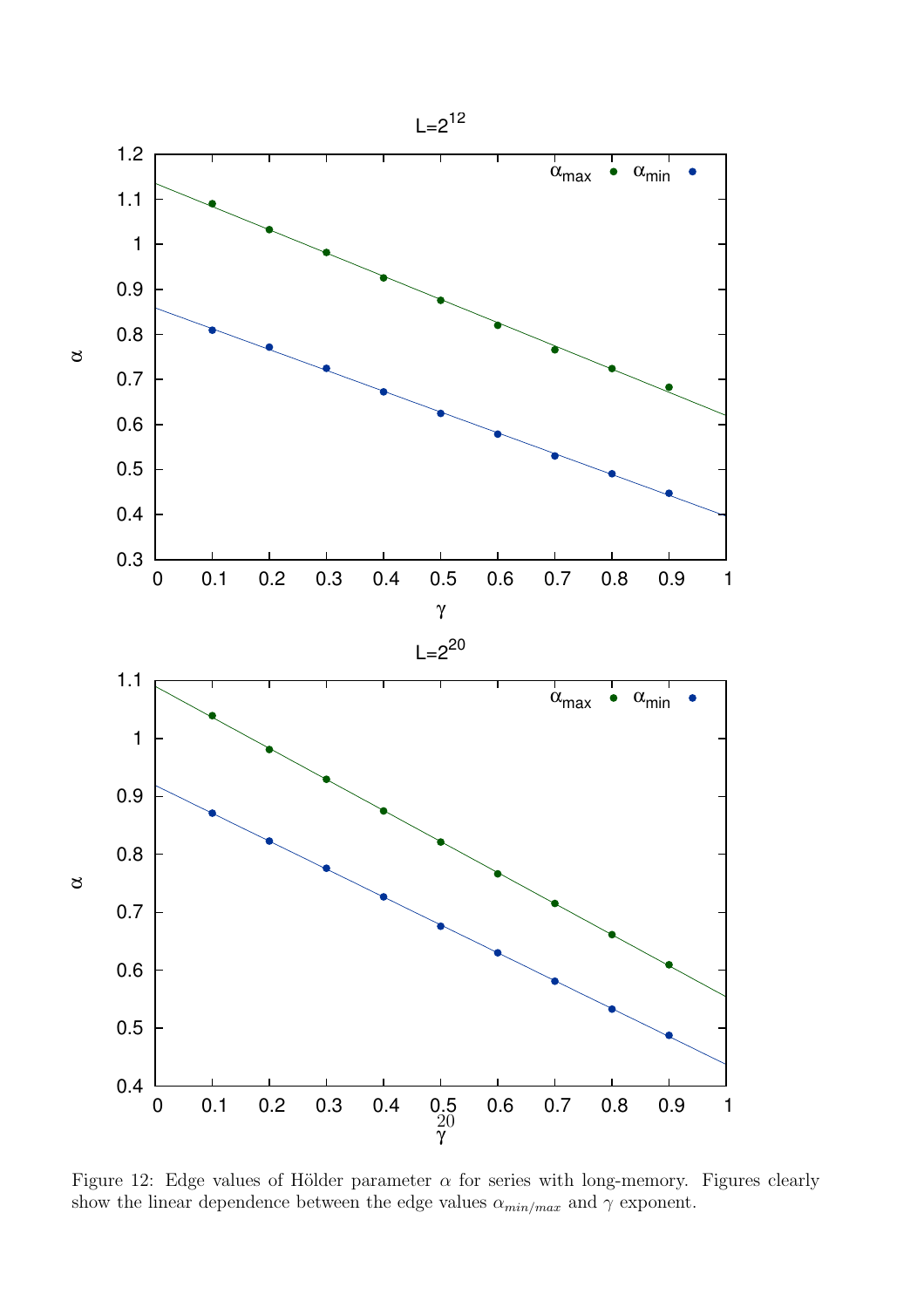

Figure 13: Spread  $\Delta \alpha_0$  of multifractal spectrum for fully autocorrelated time series ( $\gamma = 0$ ) versus the length of data. Fitted parameters are  $D_0 = 0.572$ ,  $\xi_0 = 0.089$  and  $D_0^{95\%} = 0.670$ ,  $\xi_0^{95\%} = 0.079$ . Notation is inherited from Fig.7.